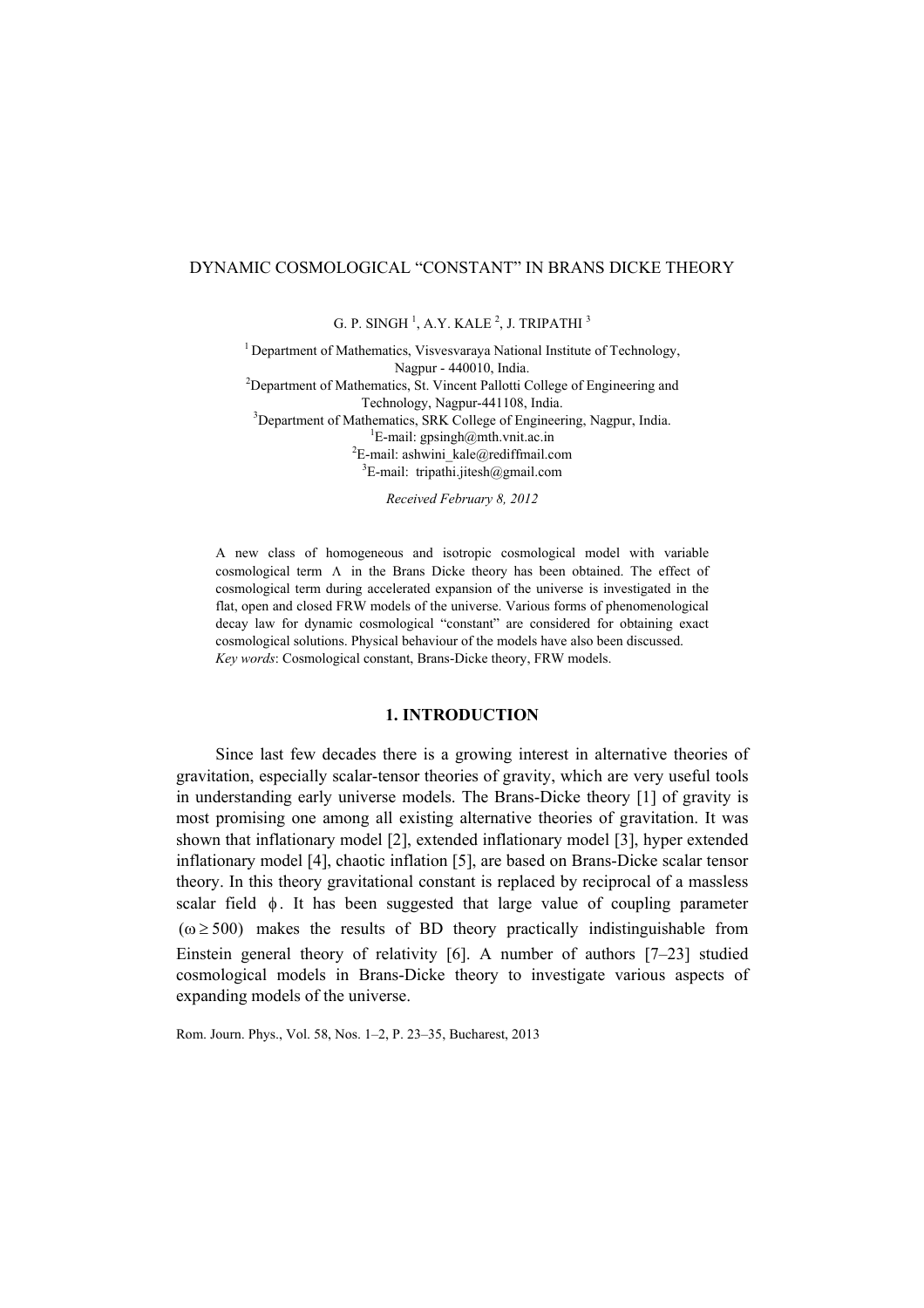The end of twentieth century has witness various changes in the theories of cosmic evolution of the universe. The measurements of the luminosity-redshift relations observed for 50 newly discovered type Ia supernovae with redshift *z* > 0.35 [24–25] and WMAP observations [26] predicted accelerated expansion of the universe [27–28]. These observations indicated that present constituent of the universe is dominated by some kind of energy with negative pressure, commonly known as *dark energy*, which constitutes about three fourths of the whole matter of our universe. The simplest and the most favoured candidate of dark energy is a cosmological "constant" which on one hand provide enough negative pressure to account this acceleration and on other the hand contribute an energy density of same order of magnitude than the energy density of the matter [27]. Observational data indicates that Cosmological constant  $\Lambda = 10^{-55} \text{ cm}^{-2}$  while theoretical prediction for  $\Lambda$  is greater than this value by a factor of order  $10^{120}$ . This discrepancy usually called cosmological "constant" problem, which is one of the puzzling problems in standard cosmology. The dynamical  $\Lambda$  was invoked to study the phenomenological decay of  $\Lambda$  so that it might be large at early epochs and reducing to a small value at the present epoch. A number of authors constructed models of more phenomenological character in which specific decay laws are postulated within the framework of general relativity. One of the very promising model among such models has the relation  $\Lambda \propto H^2$  [29–33].

The effect of cosmological 'constant' has been extensively studied in the literature within the framework of general relativity and its alternative theories. Singh and Singh [9] investigated a cosmological model in Brans-Dicke theory by considering cosmological "constant" as function of scalar field  $\phi$ . Pimentel [10] obtained exact cosmological solutions in Brans-Dicke theory with uniform cosmological "constant". A class of flat FRW cosmological models with cosmological "constant" in Brans-Dicke theory have also been obtained by Azar and Riazi [12]. The age of the universe from a view point of the nucleosynthesis with Λ term in Brans-Dicke theory was investigated by Etoh *et al* [13]. Azad and Islam [28] extended the idea of Singh and Singh [9] to study cosmological constant in Bianchi type I modified Brans-Dicke cosmology. Recently Qiang *et al* [34] discussed cosmic acceleration in five dimensional Brans-Dicke theory using interacting Higgs and Brans-Dicke fields. Smolyakov [35] investigated a model which provides the necessary value of effective cosmological "constant" at the classical level. Embedding general relativity with varying cosmological term in five dimensional Brans-Dicke theory of gravity in vacuum has been discussed by Reyes *et al* [36].

Motivated by above studies the investigation of role of dynamic cosmological "constant" has been considered in Brans-Dicke theory.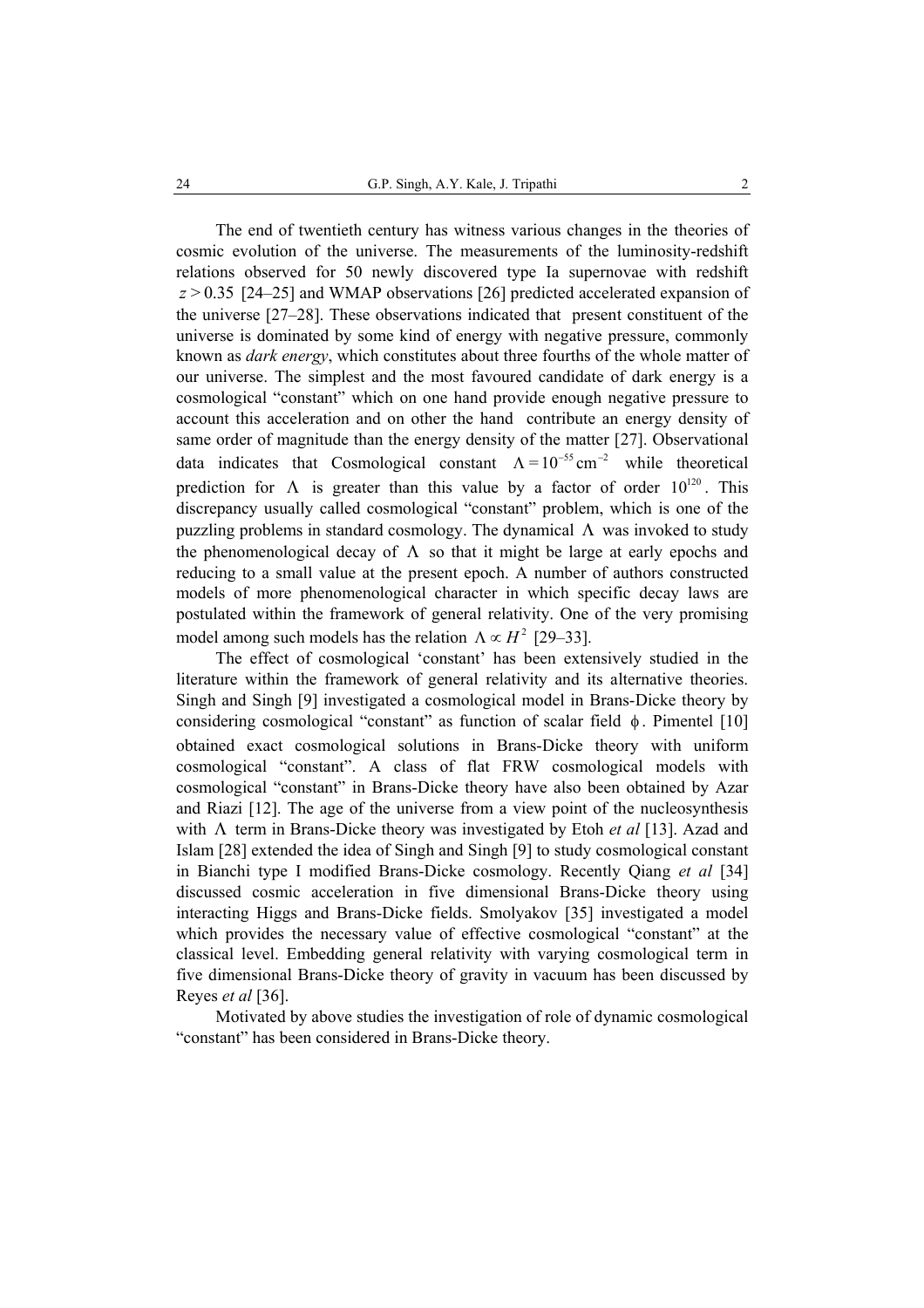### **2. FIELD EQUATIONS**

The field equation of Brans Dicke theory in presence of cosmological constant may be written as

$$
R_{ij} - \frac{1}{2} Rg_{ij} - \Lambda g_{ij} + \frac{\omega}{\phi^2} \left[ \phi_{;i} \phi_{;j} - \frac{1}{2} g_{ij} \phi_{;k} \phi^{;k} \right] + \frac{1}{\phi} \left[ \phi_{;i;j} - g_{ij} \Box \phi \right] = \frac{8\pi}{\phi} T_{ij}, \quad (1)
$$

$$
\Box \phi = \phi_{;i}^{;i} = \frac{8\pi}{2\omega + 3} T_{,i}^{i} \tag{2}
$$

where  $\phi$  is the scalar field. The energy momentum tensor  $T_{ij}$  of cosmic fluid can be defined as

$$
T_{ij} = (\rho + p)u_i u_j - g_{ij} p \tag{3}
$$

Let us consider a homogeneous and isotropic universe represented by FRW spacetime metric

$$
ds^{2} = dt^{2} - R^{2}(t) \left[ \frac{dr^{2}}{1 - kr^{2}} + r^{2} (d\theta^{2} + \sin^{2}\theta \ d\phi^{2}) \right],
$$
 (4)

where  $R(t)$  is the scale factor,  $k = 1, 0, -1$  for spaces of positive, vanishing and negative curvature which represents closed, flat and open model of the universe respectively.

The FRW metric (4) and energy momentum tensor (3) along with Brans-Dicke field equations yield the following equations

$$
\frac{3\dot{R}^2}{R^2} + 3\frac{\dot{R}\dot{\phi}}{R\phi} - \frac{\omega\dot{\phi}^2}{2\phi^2} + 3\frac{k}{R^2} = \frac{8\pi}{\phi}\rho + \Lambda,\tag{5}
$$

$$
2\frac{\ddot{R}}{R} + \frac{\dot{R}^2}{R^2} + \frac{\ddot{\phi}}{\phi} + \frac{\omega}{2}\frac{\dot{\phi}^2}{\phi^2} + 2\frac{\dot{R}}{R}\frac{\dot{\phi}}{\phi} + \frac{k}{R^2} = \frac{-8\pi}{\phi}p + \Lambda,
$$
 (6)

$$
\frac{\ddot{\phi}}{\phi} + 3\frac{\dot{R}}{R}\frac{\dot{\phi}}{\phi} = \frac{8\pi}{\phi}\frac{\rho - 3p}{3 + 2\omega} + \frac{2\Lambda}{3 + 2\omega}.
$$
\n(7)

The geometrical quantities of observational interest Hubble parameter *H* and deceleration parameter *q* are defined by

$$
H = \frac{\dot{R}}{R},\tag{8}
$$

$$
q = -\frac{\left(\dot{H} + H^2\right)}{H^2} \tag{9}
$$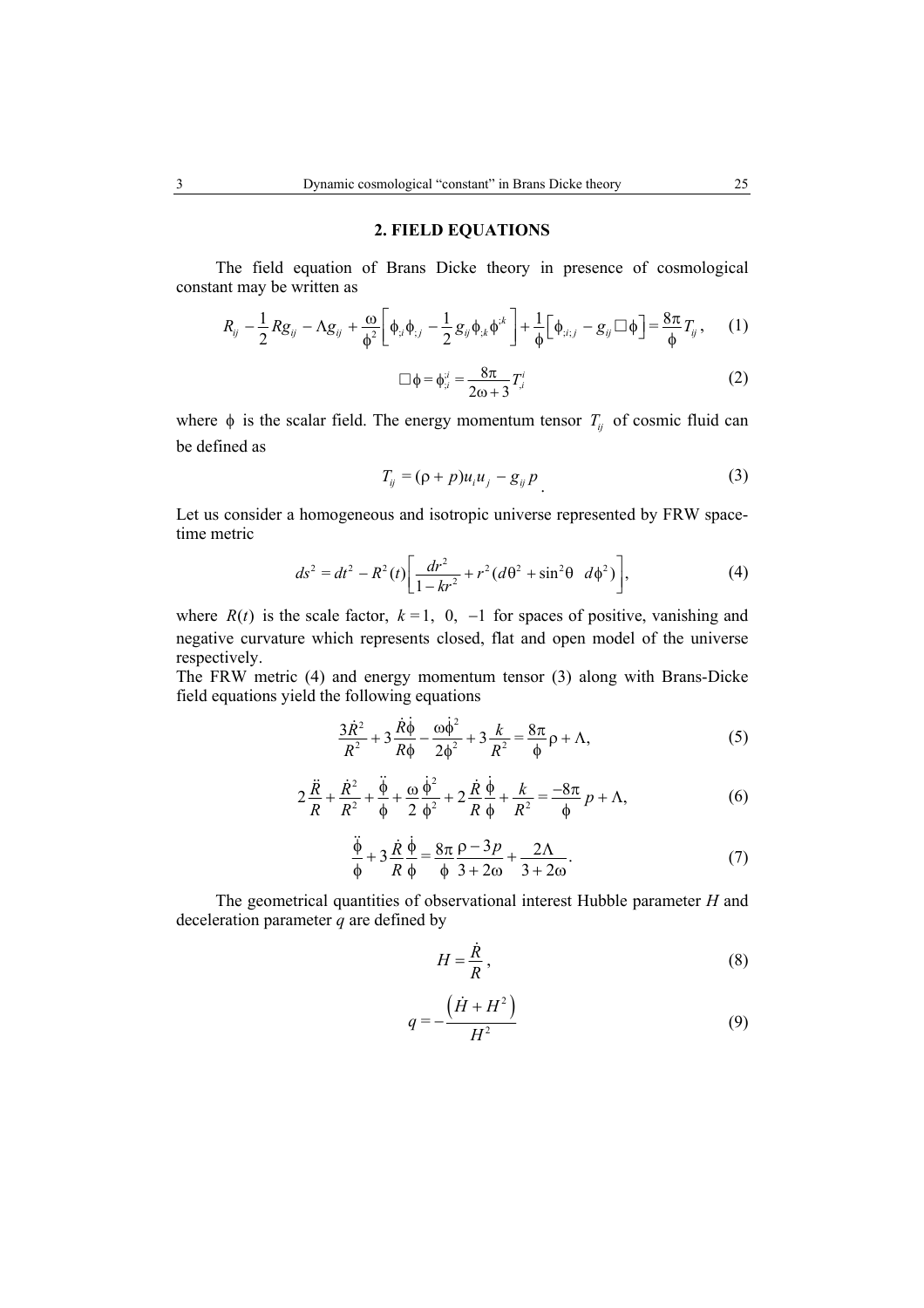In order to find exact solutions of basic field equations (5)-(7), one must ensures that set of equations should be closed. Thus two more physically reasonable relations are required amongst the variables.

Now considering a well accepted power law relation [10–12] between scale factor  $R(t)$  and scalar field  $\phi$  of the form

$$
\phi = \phi_0 R^{\alpha},\tag{10}
$$

the set of field equations  $(5)-(7)$ , may be written as

$$
\left(\frac{6+6\alpha-\omega\alpha^2}{2}\right)\frac{\dot{R}^2}{R^2}+\frac{3k}{R^2}=\frac{8\pi}{\phi_0R^\alpha}\rho+\Lambda,\tag{11}
$$

$$
(2+\alpha)\frac{\ddot{R}}{R} + \frac{2+2\alpha+2\alpha^2+\omega\alpha^2}{2}\frac{\dot{R}^2}{R^2} + \frac{k}{R^2} = \frac{-8\pi}{\phi_0 R^{\alpha}}p + \Lambda,\tag{12}
$$

$$
\left[\alpha \frac{\ddot{R}}{R} + \alpha(\alpha + 2) \frac{\dot{R}^2}{R^2}\right](3 + 2\omega) = \frac{8\pi}{\phi_0 R^{\alpha}} (\rho - 3p) + 2\Lambda,\tag{13}
$$

A combination of equations (11)-(13) leads to

$$
2(3 - \omega\alpha)\frac{\ddot{R}}{R} + \left(6 - 4\omega\alpha - \omega\alpha^2\right)\frac{\dot{R}^2}{R^2} + 6\frac{k}{R^2} = 2\Lambda.
$$
 (14)

This equation is playing an important role in obtaining various cosmological solutions.

## **3. COSMOLOGICAL MODELS FOR FLAT FRW SPACE-TIME**

It has been presented in the literature [15] that the findings of BOOMERANG experiment [37] strongly suggest the possibility of a flat universe. For flat model of the universe represented by FRW space-time  $(k = 0)$ , equation (14) reduces to

$$
2(3 - \omega\alpha)\frac{\ddot{R}}{R} + \left(6 - 4\omega\alpha - \omega\alpha^2\right)\frac{\dot{R}^2}{R^2} = 2\Lambda.
$$
 (15)

Now various phenomenological models of the dynamical cosmological "constant" Λ will be considered. In the absence of Λ term equation (15) reduces to the case already discussed by Johri and Kalyani [11].

# 3.1. CASE I: MODEL WITH  $\Lambda \propto H^2$

Considering the commonly used relation between the cosmological "constant" and the Hubble parameter  $(H)$  ([33] and references there in) as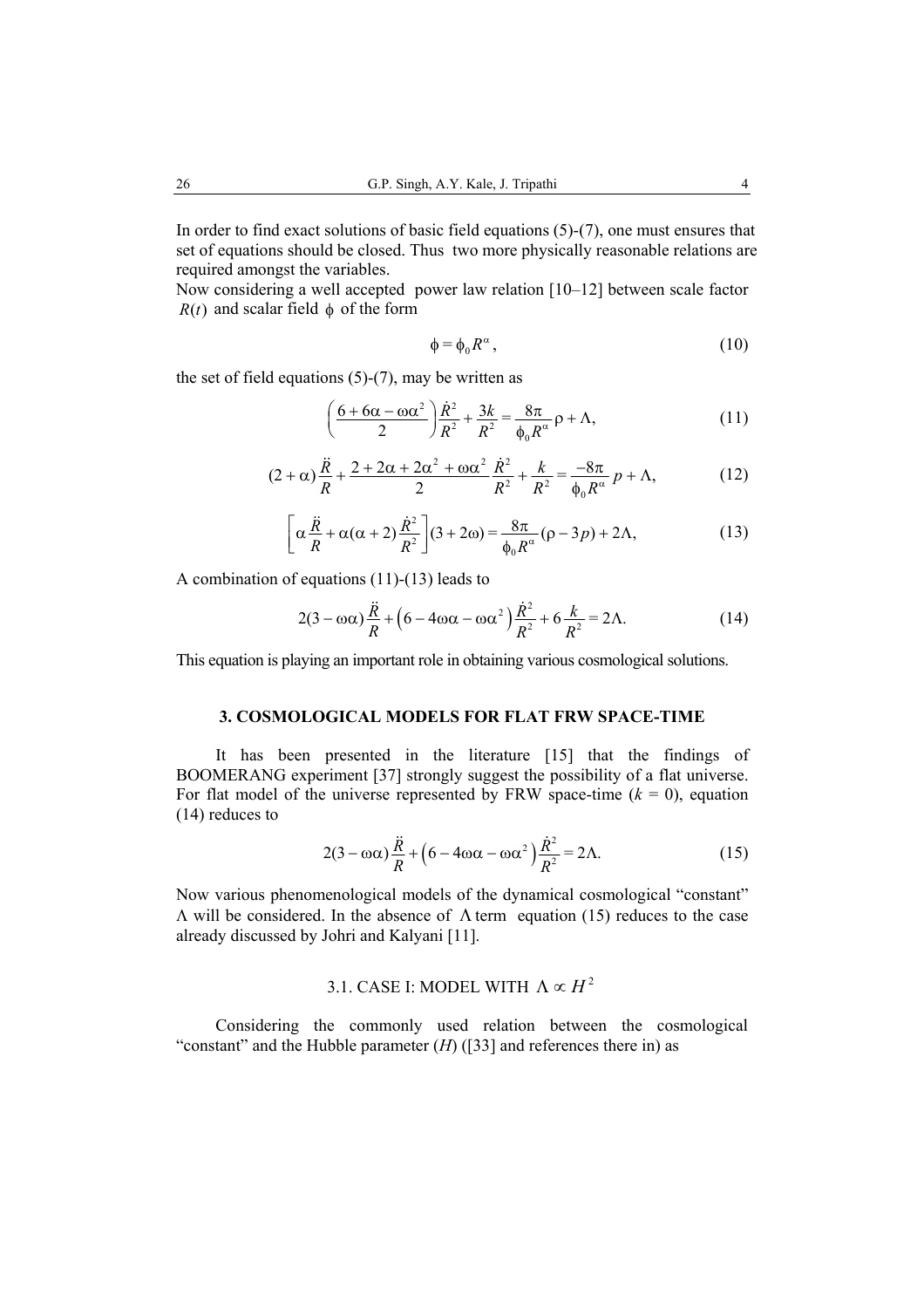$$
\Lambda = \beta H^2, \tag{16}
$$

equation (15) assumes the form

$$
2(3 - \omega\alpha)\dot{H} + (12 - 6\omega\alpha - \omega\alpha^2 - 2\beta)H^2 = 0, \qquad (17)
$$

which may be written as  $-\frac{\dot{H}}{H^2} = \frac{(12 - 6\omega\alpha - \omega\alpha^2 - 2\beta)}{2(3 - \omega\alpha)}$  $12 - 6\omega\alpha - \omega\alpha^2 - 2$  $\frac{\dot{H}}{H^2} = \frac{(12 - 600\alpha - 60\alpha - 2\beta)}{2(3 - \alpha\alpha)} = a$  (say),  $-\frac{\dot{H}}{H^2} = \frac{(12 - 6\omega\alpha - \omega\alpha^2 - 2\beta)}{2(3 - \omega\alpha)} = a$  (say), (18)

where *a* is a constant.

On integration (18) yields the solution

$$
R = \left(at + b\right)^{\frac{1}{a}} \quad \text{for} \quad a \neq 0,\tag{19}
$$

$$
R = c_1 e^{H_0 t} \text{ for } a = 0.
$$
 (20)

Here  $c_1$ , b and  $H_0$  are constants of integration.

# **3.1.1. Subcase I: model with power law solution**

 In order to obtain nonsingular cosmological model of the universe using power law relation (19) between the scale factor and cosmic time *t*. That gives relations for the scalar field and cosmological term respectively

$$
\phi = k_1 \left( at + b \right)^{\frac{\alpha}{a}}, \tag{21}
$$

$$
\Lambda = \frac{\beta}{\left(at+b\right)^2} \quad . \tag{22}
$$

Using these relations one can obtain following expressions for energy density and pressure

$$
\rho = \frac{\phi_0}{8\pi} \frac{(6 - \omega\alpha^2 + 6\alpha - 2\beta)}{(at + b)^{2 - \frac{\alpha}{a}}},
$$
\n(23)

$$
p = -\frac{\phi_0}{16\pi} \frac{6 + 4\alpha - 2\beta - 2a(2 + \alpha) + \alpha^2 (2 + \omega)}{(at + b)^{\frac{2 - \alpha}{a}}}.
$$
 (24)

In this case the geometrical quantities of observational interest take the form

$$
H = \frac{1}{at+b},\tag{25}
$$

$$
q = -1 + a \tag{26}
$$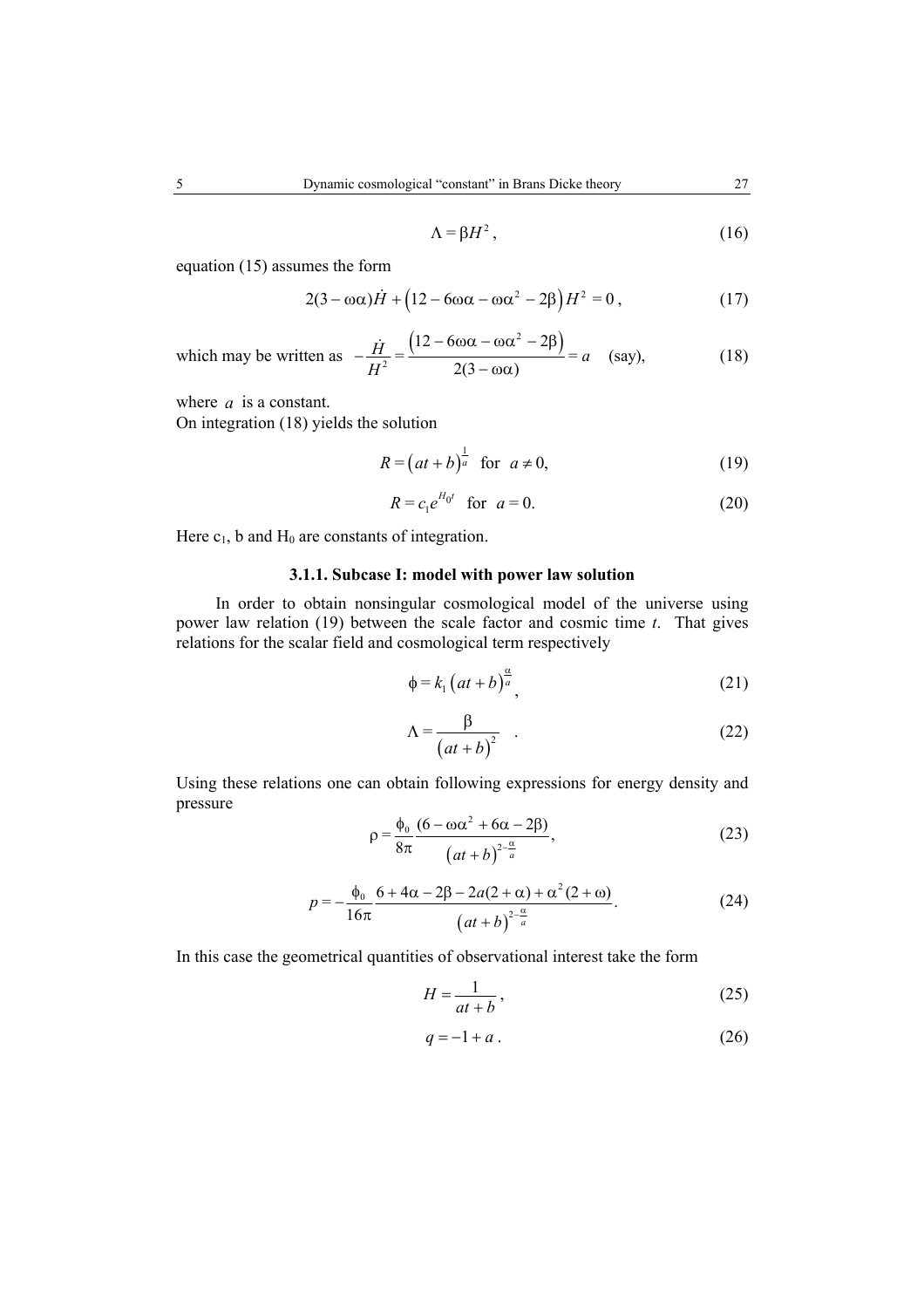The *SNIa* observations [38] suggest the range for deceleration parameter as  $-0.715$ to  $\pm$  0.045 which yields  $0.24 \le a \le 0.33$ .



Figs. 1 and 2 show the variation of Scale factor and scalar field against cosmic time *t*.



Figs. 3 and 4 show the variation of energy density and cosmological constant against cosmic time t .

In this case  $b = 1$ , ω = 600, α = 0.2,  $\frac{\varphi_0}{\circ} = 1$  $\frac{\phi_0}{8\pi}$  = 1 *a* = 0.24 and 0.33 is considered. For these values of constants, β can be obtained from equation (18) as  $β = -337.92$  and – 327.39 resp. This shows that for all values of *a* in the above range, β< 0 which clearly shows that  $\Lambda < 0$ .

It can be easily seen that energy density, pressure, expansion scalar are decreasing with evolution of the universe. The deceleration parameter suggests that for all *a* < 1 the model presents accelerating expansion of the universe.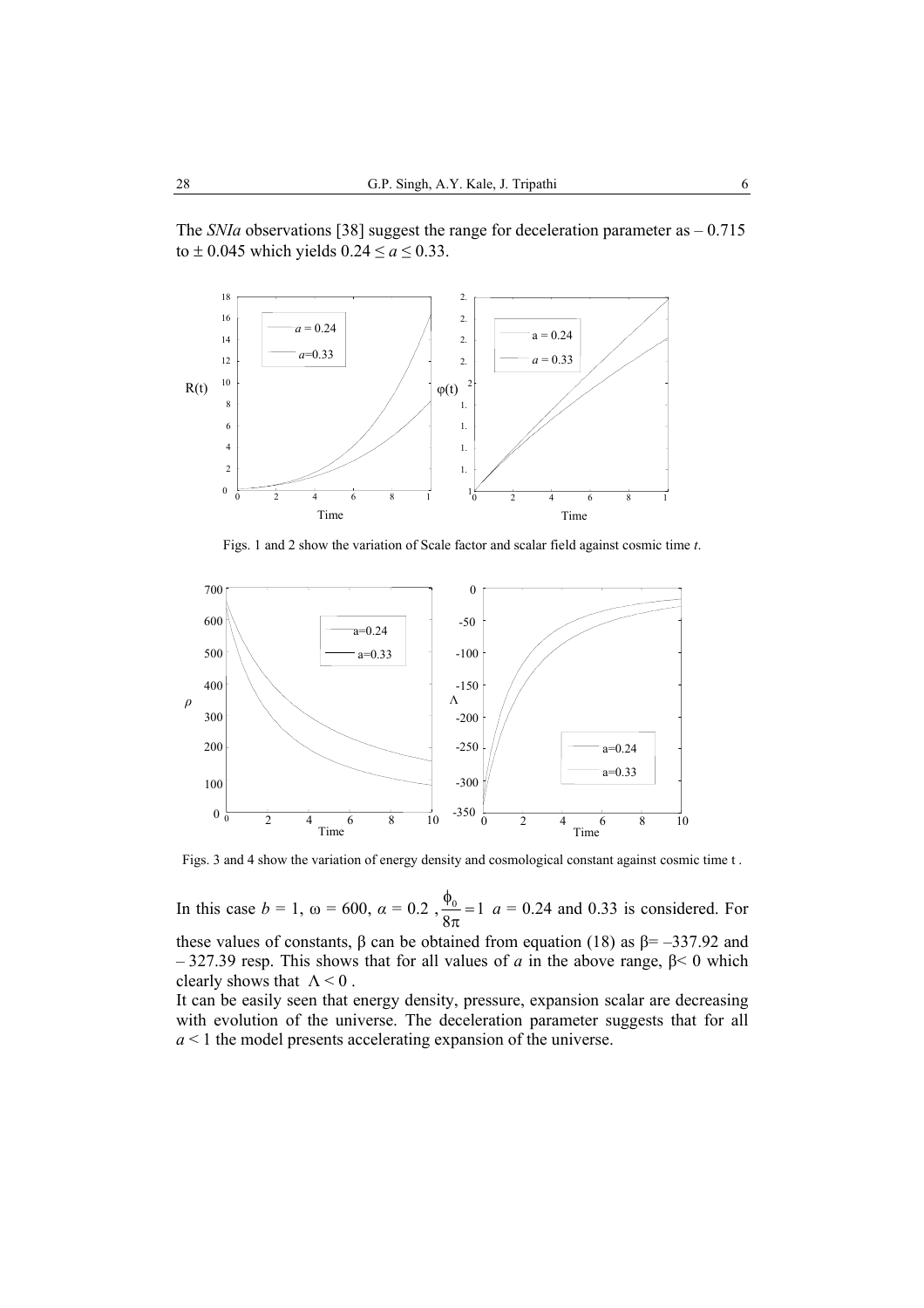#### **3.1.2. Subcase II: model with exponential solution**

Considering expression of scale factor as in (20), the scalar function assumes the form

$$
\phi = c_1 e^{H_0 t} \tag{27}
$$

In this case the energy density and pressure assumes uniform value.

# **3.2. CASE II: MODEL WITH**  $\Lambda \propto R^{-n}$

Several authors ([33] and references there in) considered a familier relation between the scale factor and cosmological constant as  $\Lambda \propto R^{-n}$ .

Therefore

$$
\Lambda = \Lambda_0 R^{-n}.\tag{28}
$$

By use of equation (28), one can write equation (15) as

$$
2(3 - \omega\alpha)\frac{\ddot{R}}{R} + \left(6 - 4\omega\alpha - \omega\alpha^2\right)\frac{\dot{R}^2}{R^2} = \frac{2\Lambda_0}{R^n}.
$$
 (29)

With the change of variable  $u = \dot{R}^2$ , equation (29) may be written as

$$
\frac{du}{dR} + \frac{\left(6 - 4\omega\alpha - \omega\alpha^2\right)}{(3 - \omega\alpha)}\frac{1}{R}u = \frac{2\Lambda_0}{(3 - \omega\alpha)}R^{1-n} \tag{30}
$$

On solving this Leibnitz linear differential equation one can have expression for scale factor as  $R = I$ 

$$
R = R_0 t^{\frac{1}{n}} \tag{31}
$$

where 1  $R_0 = \left(\frac{2\Lambda_0}{12 - 6\omega\alpha - \omega\alpha^2 - 3n + n\omega\alpha}\right)^{\gamma_n}$  $n + n$  $\left(\frac{2\Lambda_0}{12-6\omega\alpha-\omega\alpha^2-3n+n\omega\alpha}\right)^{\gamma_n}$ 

Using this value of scale factor, the scalar field and cosmological "constant" assumes the form 2

$$
\phi = \phi_0 R_0^{\alpha} t^{\frac{2\alpha}{n}}
$$
 (32)

$$
\Lambda = \frac{\Lambda_0}{R_0^{n} t^2} \tag{33}
$$

This value of  $\Lambda$  is similar to the result obtained by authors [39 and references there in]. In this case energy density and pressure are expressed as

$$
\rho = \left[ \frac{\phi_0 R_0^{\alpha} \left( 12 + 12\alpha - 2\omega\alpha^2 - n^2 \Lambda_0 R_0^{-n} \right)}{8\pi n^2} \right] t^{\frac{2\alpha}{n} - 2}
$$
(34)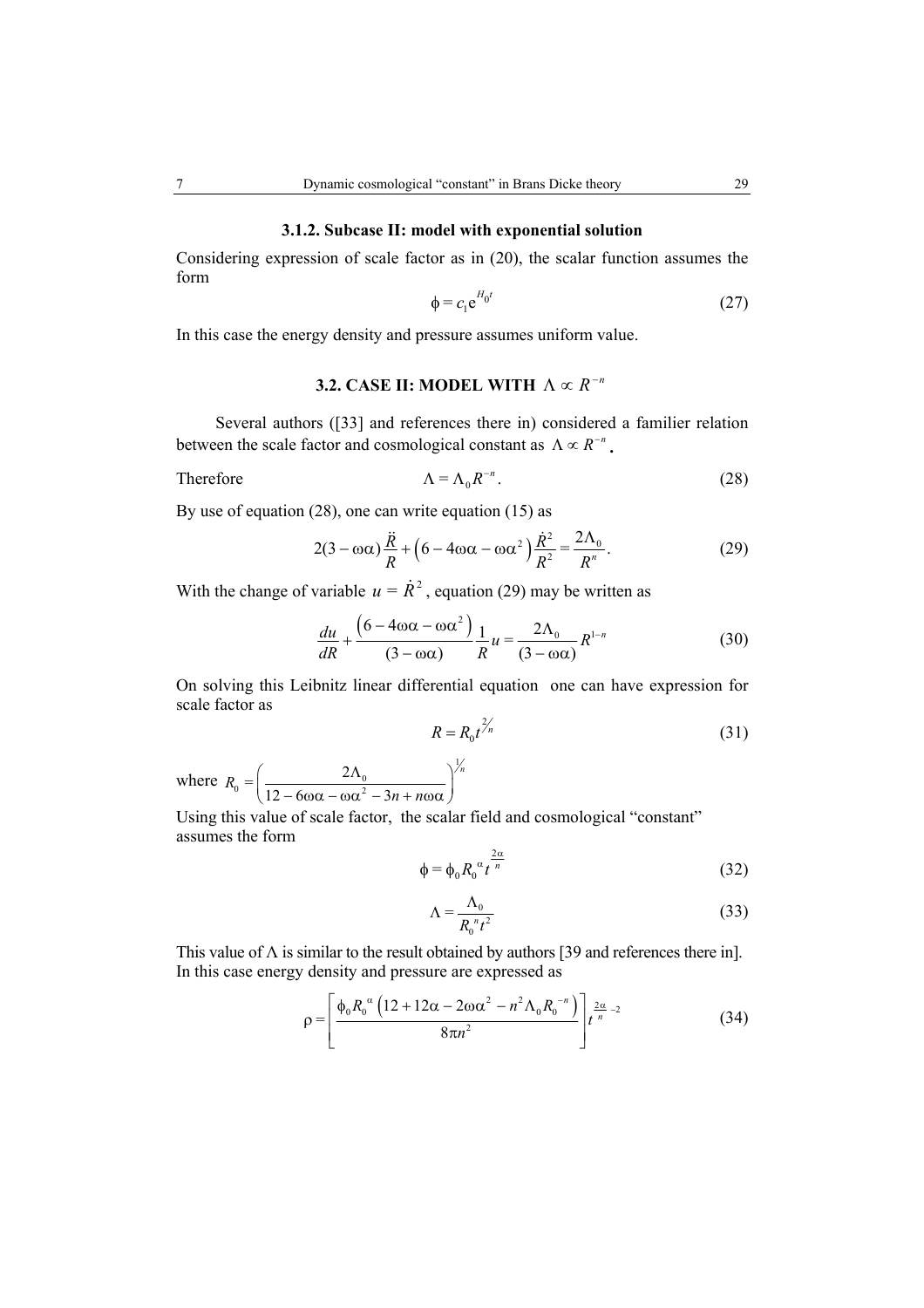$$
p = \left[\frac{-\phi_0 R_0^{\alpha} \left(12 - 4n + 8\alpha - 2\alpha n + 4\alpha^2 + 2\omega \alpha^2 - n^2 \Lambda_0 R_0^{-n}\right)}{8\pi n^2}\right] t^{\frac{2\alpha}{n} - 2} \tag{35}
$$

Here the geometrical quantities of observational interest are

$$
H = \frac{2}{nt},\tag{36}
$$

$$
q = -1 + \frac{n}{2} \tag{37}
$$

The range for deceleration parameter suggested by the *SNIa* observation [38] as –0.715 to ± 0.045 gives 0.48≤ *n* ≤ 0.66.



Figs. 5 and 6 show plot of Scale factor and scalar field against cosmic time *t*.



Figs. 7 and 8 show plot of energy density and cosmological constant against cosmic time *t*.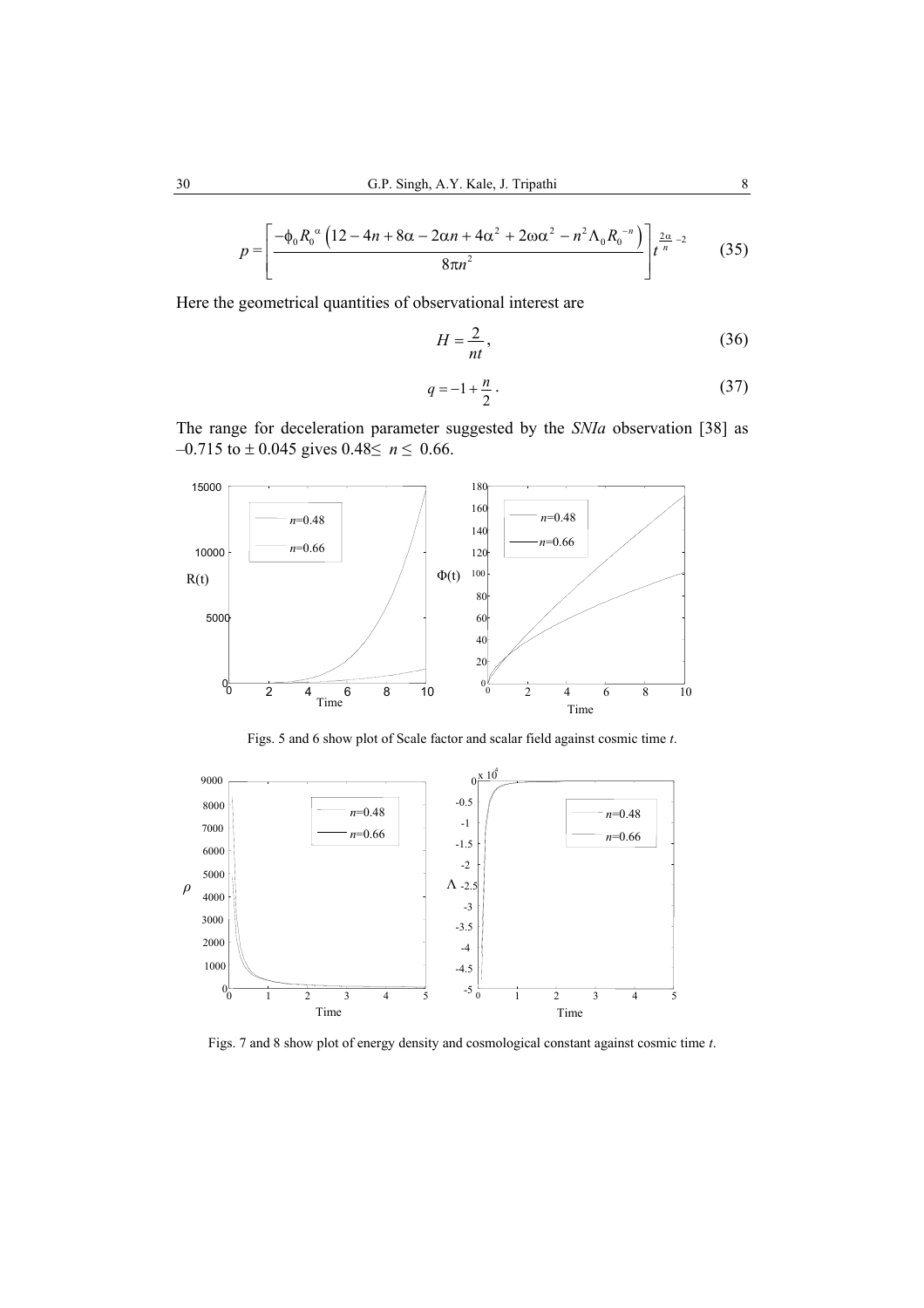In this case  $R_0 = 1$ , ω = 600, α = 0.2,  $\frac{\phi_0}{8\pi} = 1$  and  $n = 0.48$  and 0.66 is considered. These assumed values, gives  $\Lambda_0 = -477.8189$  and  $-414.4102$  which shows similar

behaviour of  $\Lambda$  as in previous case. It can be easily seen that energy density, pressure are decreasing with evolution of the universe. The deceleration parameter suggests that for all  $n \leq 2$  the model presents accelerating expansion of the universe.

## **4. COSMOLOGICAL MODELS FOR NON-FLAT FRW SPACE-TIME**

# **4.1. CASE I**: **MODEL WITH**  $\Lambda \propto H^2$

 In this case a cosmological model is obtained by considering the expression for cosmological constant as in equation (16). Equation (14) along with equation (16) gives

$$
2(3 - \omega\alpha)\frac{\ddot{R}}{R} + (6 - 4\omega\alpha - \omega\alpha^2 - 2\beta)\frac{\dot{R}^2}{R^2} - \frac{-6k}{R^2}
$$
 (38)

With the change of variable  $u = \dot{R}^2$ , equation (38) takes the form

$$
\frac{du}{dR} + \frac{\left(6 - 4\omega\alpha - \omega\alpha^2 - 2\beta\right)}{\left(3 - \omega\alpha\right)} \frac{1}{R} u = \frac{-6k}{\left(3 - \omega\alpha\right)} \frac{1}{R} \tag{39}
$$

Further on integration equation (39), yield

$$
R = R_1 t,\tag{40}
$$

where  $R_1 = \frac{6k}{(\omega \alpha^2 - 6 + 4\omega \alpha + 2\beta)}$  $=\frac{6k}{(n^2+1)^2}$  $6+4\omega\alpha+2$  $R_1 = \frac{6k}{6}$ ωα<sup>2</sup> – 6 + 4ωα + 2β

This value of scale factor suggests  $\phi = \phi_0 R_1^{\alpha} t^{\alpha}$ , (41)

$$
\Lambda = \frac{\beta}{t^2},\tag{42}
$$

Here the expressions for energy density and pressure are

$$
\rho = \frac{\phi_0 R_1^{\alpha}}{8\pi} \left[ \frac{R_1^{\alpha} (6 + 6\alpha - \omega \alpha^2) + 6k - 2R_1^2 \beta)}{2R_1^2} \right] t^{\alpha - 2} , \qquad (43)
$$

$$
p = -\frac{\phi_0 R_1^{\alpha}}{8\pi} \left[ \frac{R_1^{\alpha} (2 + 2\alpha^2 + 2\alpha + \omega \alpha^2) + 2k - 2R_1^{\alpha} \beta)}{2R_1^{\alpha}} \right] t^{\alpha - 2}.
$$
 (44)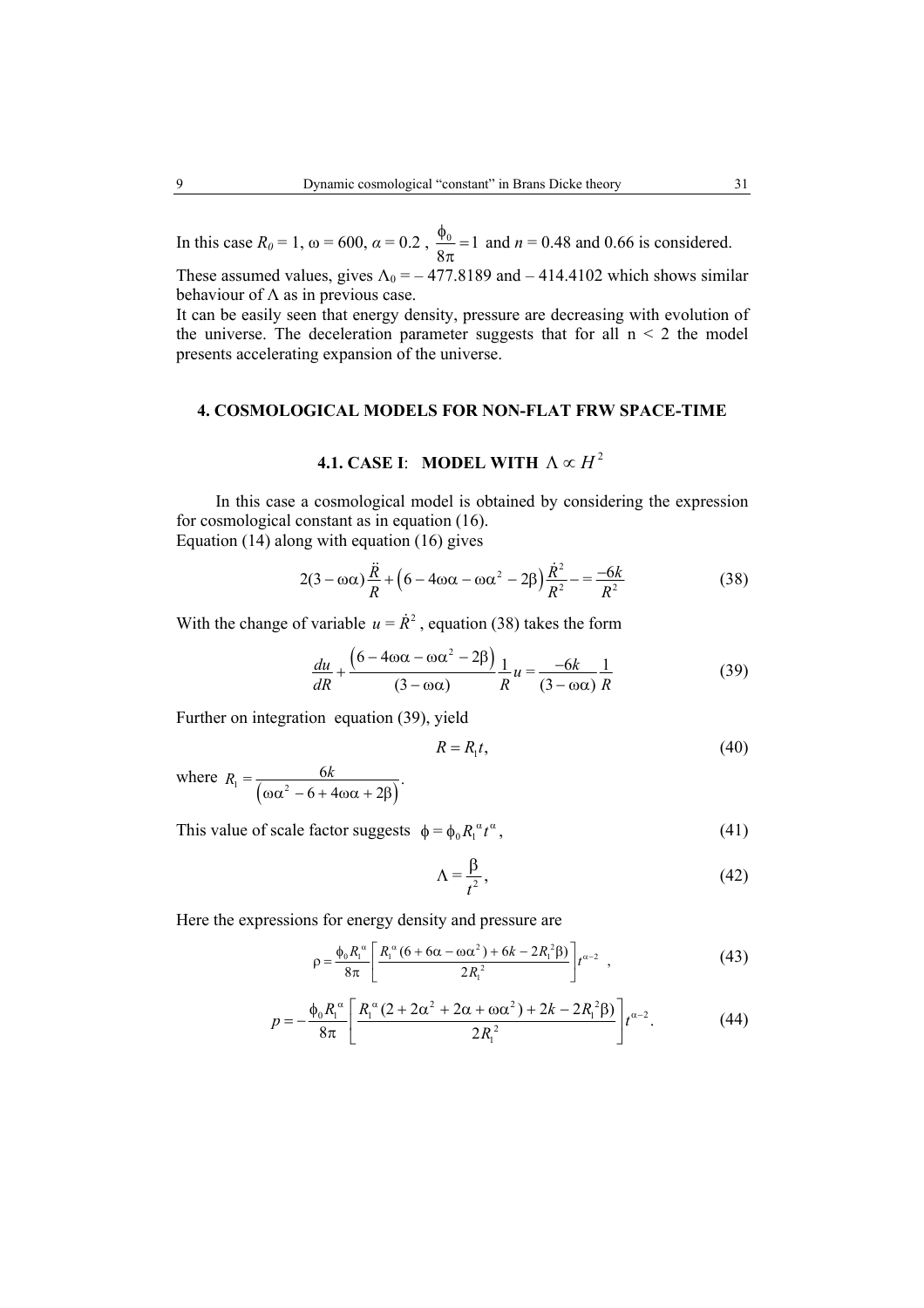The geometrical quantities of observational interest are

$$
H = \frac{1}{t},\tag{45}
$$

$$
q = 0. \tag{46}
$$

It can easily seen that energy density, pressure are decreasing with evolution of the universe. The deceleration parameter suggests that the model presents uniform expansion of the universe.

# **4.2. CASE II: MODEL WITH**  $\Lambda \propto R^{-n}$

Assuming expression for cosmological constant as in equation (28), equation (14) becomes

$$
2(3 - \omega\alpha)\frac{\ddot{R}}{R} + \left(6 - 4\omega\alpha - \omega\alpha^2\right)\frac{\dot{R}^2}{R^2} + \frac{6k}{R^2} = \frac{2\Lambda_0}{R^n}.
$$
 (47)

Using  $u = \dot{R}^2$ , equation (47) takes the form

$$
\frac{du}{dR} + \frac{\left(6 - 4\omega\alpha - \omega\alpha^2\right)}{(3 - \omega\alpha)}\frac{1}{R}u = \frac{-6k}{R(3 - \omega\alpha)} + \frac{2\Lambda_0}{(3 - \omega\alpha)}R^{1-n}.\tag{48}
$$

This Liebnitz linear differential equation has solution

$$
u = \frac{-6k}{(6 - 4\omega\alpha - \omega\alpha^2)} + \frac{2\Lambda_0}{6 - 4\omega\alpha - \omega\alpha^2 - 3n + 6 + \omega n\alpha - 2\omega\alpha}R^{2-n}.
$$
 (49)

Here in order to obtained solutions two particular cases are considered for *n* that are  $n = 1$  and  $n = 2$ .

**Model For**  $n = 1$ **:** In this case the expression for scale factor is obtained as

$$
R = a_1 t^2 + b_1 t + c_1, \tag{50}
$$

which gives the expression for the scalar function and cosmological constant as

$$
\phi = \phi_0 (a_1 t^2 + b_1 t + c_1)^{\alpha}, \tag{51}
$$

$$
\Lambda = \frac{\Lambda_0}{\left(a_1 t^2 + b_1 t + c_1\right)}\,. \tag{52}
$$

Here the energy density and pressure take the following form

$$
\rho = \frac{\phi_0 (a_1 t^2 + b_1 t + c_1)^{\alpha}}{8\pi} \left[ \frac{(6 + 6\alpha - \omega \alpha^2)(2a_1 t + b_1)^2 + 6k}{2(a_1 t^2 + b_1 t + c_1)^2} - \frac{\Lambda_0}{(a_1 t^2 + b_1 t + c_1)} \right], \quad (53)
$$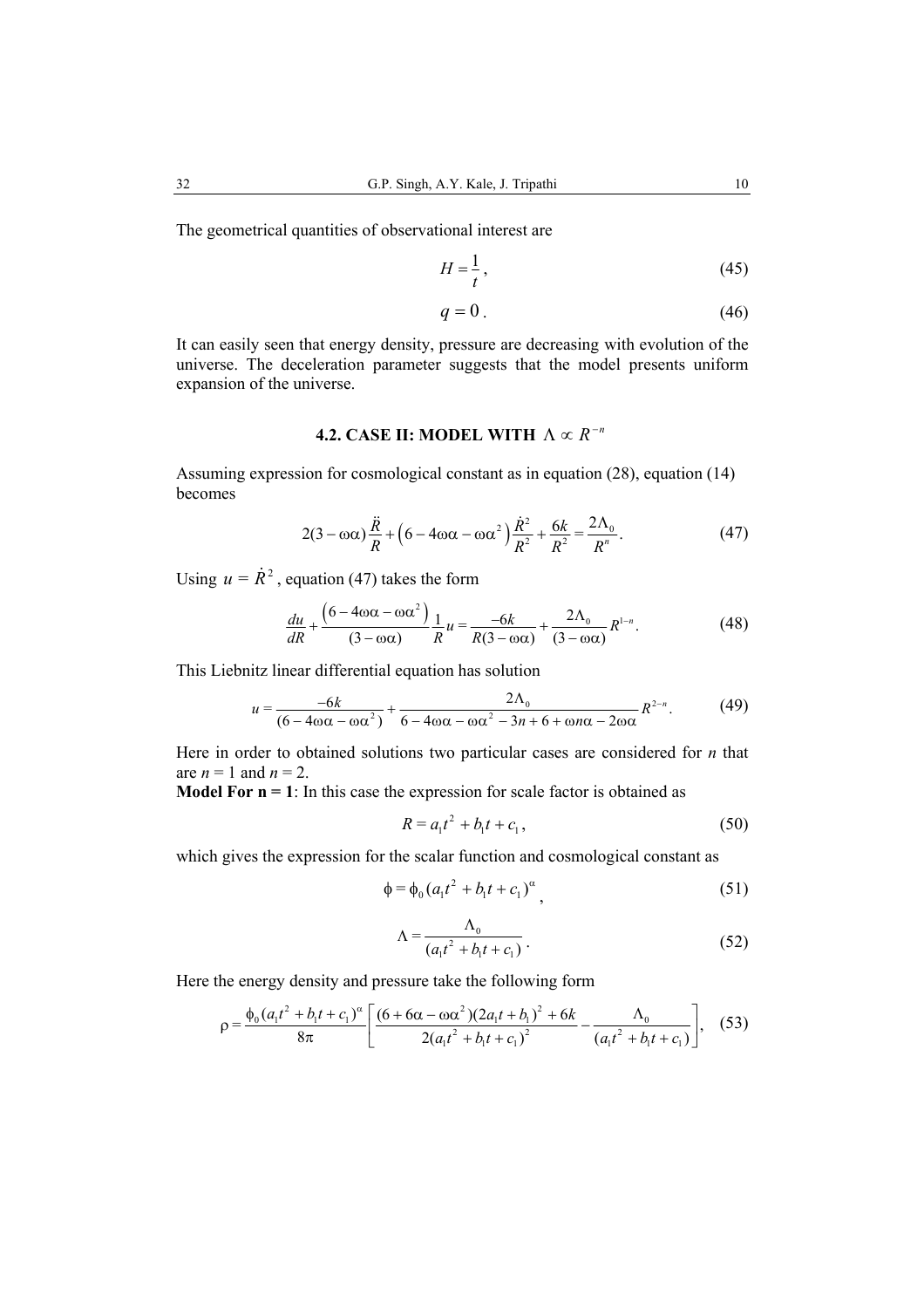$$
p = \frac{-\phi_0 (a_1 t^2 + b_1 t + c_1)^{\alpha}}{8\pi} \left[ \frac{(2+\alpha)2a_1 - \Lambda_0}{(a_1 t^2 + b_1 t + c_1)} + \frac{(2+2\alpha^2 + \omega \alpha^2 + 2\alpha)(2a_1 t + b_1)^2 + 2k}{2(a_1 t^2 + b_1 t + c_1)^2} \right].
$$
 (54)

The geometrical quantities of observational interest are

$$
H = \frac{2(a_1 t + b_1)}{a_1 t^2 + b_1 t + c_1},
$$
\n(55)

$$
q = -\frac{2a_1(a_1t^2 + b_1t + c_1)}{(2a_1t + b_1)^2}.
$$
 (56)

Equation (56) suggests that deceleration parameter is dynamical. Variable deceleration parameter has already been presented by Singh and Kale [41]. Considering a variable deceleration parameter Singh *et al.* [42] and Pradhan *et al.* [43] have presented cosmological models in Lyra's manifold. **Model For**  $n = 2$ **:** Here the scalar factor assumes the form

$$
R = R_2 e^{a_2 t}.
$$

Again using this, one can easily obtained the expressions for the scale factor and cosmological constant as

$$
\phi = \phi_0 R_2^{\alpha} e^{a_2 \alpha t}, \qquad (58)
$$

$$
\Lambda = \Lambda_0 R_2^{-2} e^{-2a_2 t} \tag{59}
$$

In this case the energy density and pressure have the following form

$$
\rho = \frac{\phi_0 R_2^{\alpha} e^{a_2 \alpha t}}{8\pi} \left[ \frac{(6 + 6\alpha - \omega \alpha^2) a_2^2}{2} + \frac{3k - \Lambda_0}{R_2^2 e^{2 a_2 t}} \right],
$$
(60)

$$
p = -\frac{\phi_0 R_2^{\alpha} e^{a_2 \alpha t}}{8\pi} \left[ \frac{(2 + 2\alpha + 2\alpha^2 + \omega \alpha^2) a_2^2}{2} + \frac{k - \Lambda_0}{R_2^2 e^{2 a_2 t}} \right].
$$
 (61)

The Hubble parameter and deceleration parameter are obtained as

$$
H = a_2, \tag{62}
$$

$$
q = -1.\tag{63}
$$

### **5. DISCUSSION**

In this paper cosmological models have been obtained in the context of Brans-Dicke theory by considering two expressions for cosmological "constant". The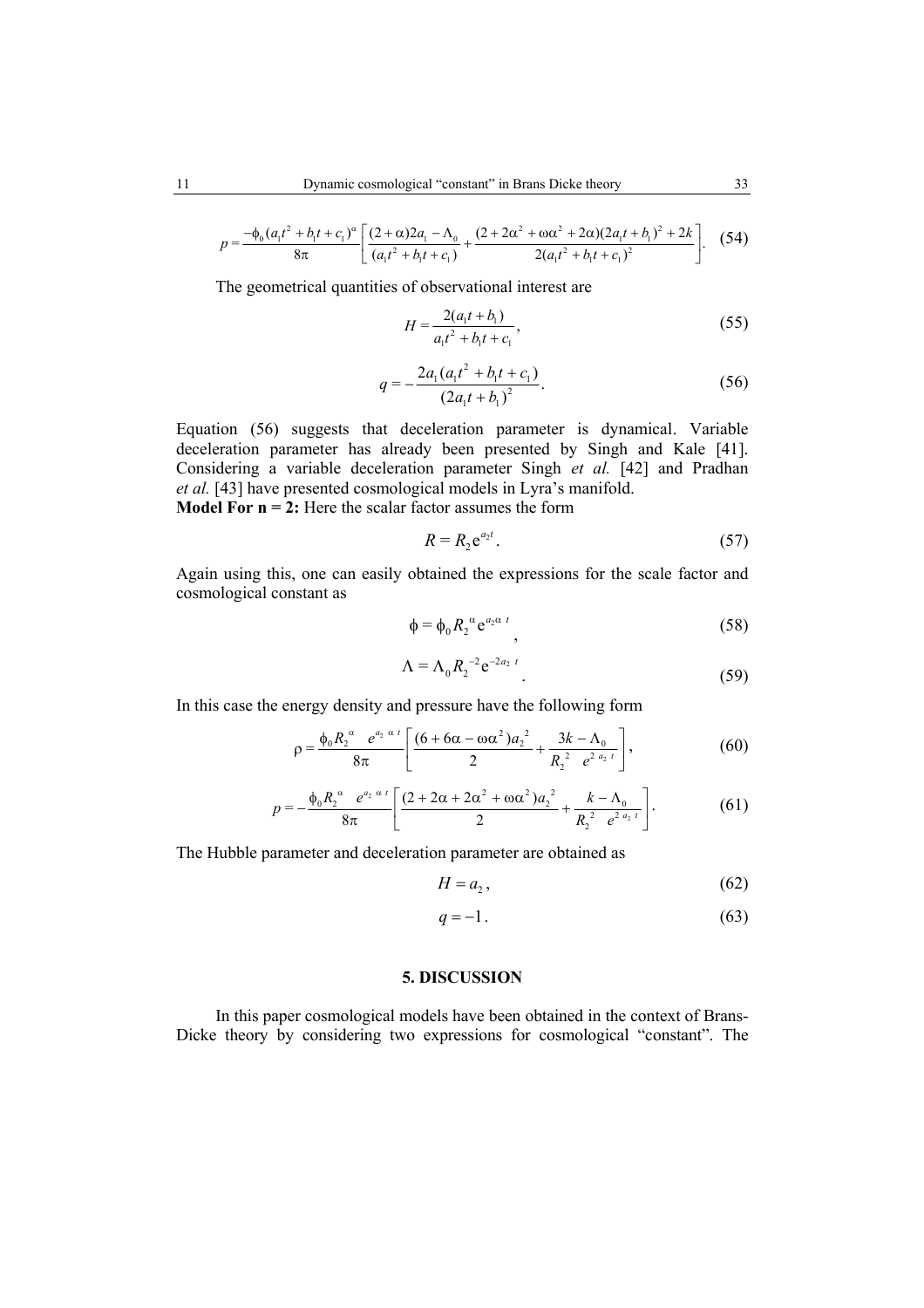cosmological solutions are obtained for flat and non-flat FRW space time. In both cases,  $k = 0$  and  $k \neq 0$  energy density, pressure, cosmological "constant" are decreasing with evolution of the universe. These results are in fair agreement with the observations. In case of non-flat models a dynamic deceleration parameter has been obtained.

In section 3.1.1. subcase-I model with power law solution had been discussed. Considering observational value of deceleration parameter Fig.1 shows rapid growth in scale factor  $R(t)$  with respect to cosmic time, while Fig. 2 indicates that scalar field  $\varphi(t)$  is increasing with evolution of the universe. It can be easily seen from Fig. (3) and (4) respectively that energy density is decreasing and dynamic cosmological term is always negative for all values of "*a*" which satisfy observational limits of deceleration parameter.

Further, section 3.1.2. subcase-II is not interesting due to the fact that energy density ρ and pressure p takes uniform values for all time which are not consistent with observational results. Hence in this case exact solutions are not presented.

The case-II deals with cosmological models where  $\Lambda \propto R^{-n}$ . In this case behaviour of scale factor  $R(t)$ , scalar field  $\varphi(t)$ , energy density  $\rho$  and cosmological term  $\Lambda$  behave similar to the previous case with different rate during evolution of the universe.

*Acknowledgements*. Authors would like to thank Inter-University Centre for Astronomy and Astrophysics, Pune, for providing facilities where part of this work was completed.

#### **REFERENCES**

- 1. C.Brans and R. H.Dicke, *Phys. Rev*., **124**, 925 (1961).
- 2. C.Mathiazhagan and V. B. Johri, *Class. Quant. Gravit*., **1**, L29–L32 (1984).
- 3. D. La and P. J. Steinhardt, *Phys. Rev. Lett.,* **62**, 376 (1989).
- 4. P. J. Steinhardt and F. S. Aceeta, *Phys. Rev. Lett*., **64**, 2470 (1990).
- 5. A. Linde, *Phys. Lett. B,* **238**, 160 (1990).
- 6. C. M. Will, Theory and Experiment in Gravitational Physics (Cambridge University Press, Cambridge, 1981).
- 7. N. Banerjee and A. Beesham, *Int. J. of Math. Phys. D*, **6**, 119–124 (1997).
- 8. T. Singh and L. N. Rai, *Gen. Rel. Grav*., **15**, 815 (1983).
- 9. T. Singh and T. Singh, *J. Math. Phys.,* **25**, 9 (1984).
- 10. L. O. Pimentel, *Astrophys. Space Sci*., **112**, 175–183 (1985).
- 11. V. B. Johri and D. Kalyani, *Gen. Rel. Grav*., **26**, 1217 (1994).
- 12. E. A. Azar and N. Riazi, *Astrophys. Space Sci*., **226**, 1–5 (1995).
- 13. T. Etoh, M. Hashimoto, K. Arai and S. Fujimoto, *Astron. and Astrophys.*, **325**, 893 (1997).
- 14. G. P. Singh and A. Beesham, *Austral. J. Phys*., **52**, 1039–49 (1999).
- 15. A. A. Sen, S. Sen and S. Sethi, *Phys. Rev. D*, **63**, 107501 (2001).
- 16. N. Banerjee and D. Pavon, *Phys. Rev. D*, **63**, 043504 (2001).
- 17. R. V. Deshpande, Phd Thesis , Visvesvaraya National Institute of Technology, Nagpur (2003).
- 18. S. Chakraborty, N. C. Chakraborthy and U. Debnath, *Int. J. Mod. Phys. D,* **12**, 325–335 (2003); *Mod.Phys. Lett. A*, **18**, 1549–1555 (2003); *Int. J. Mod. Phys. A,* **18**, 3315–3323 (2003).